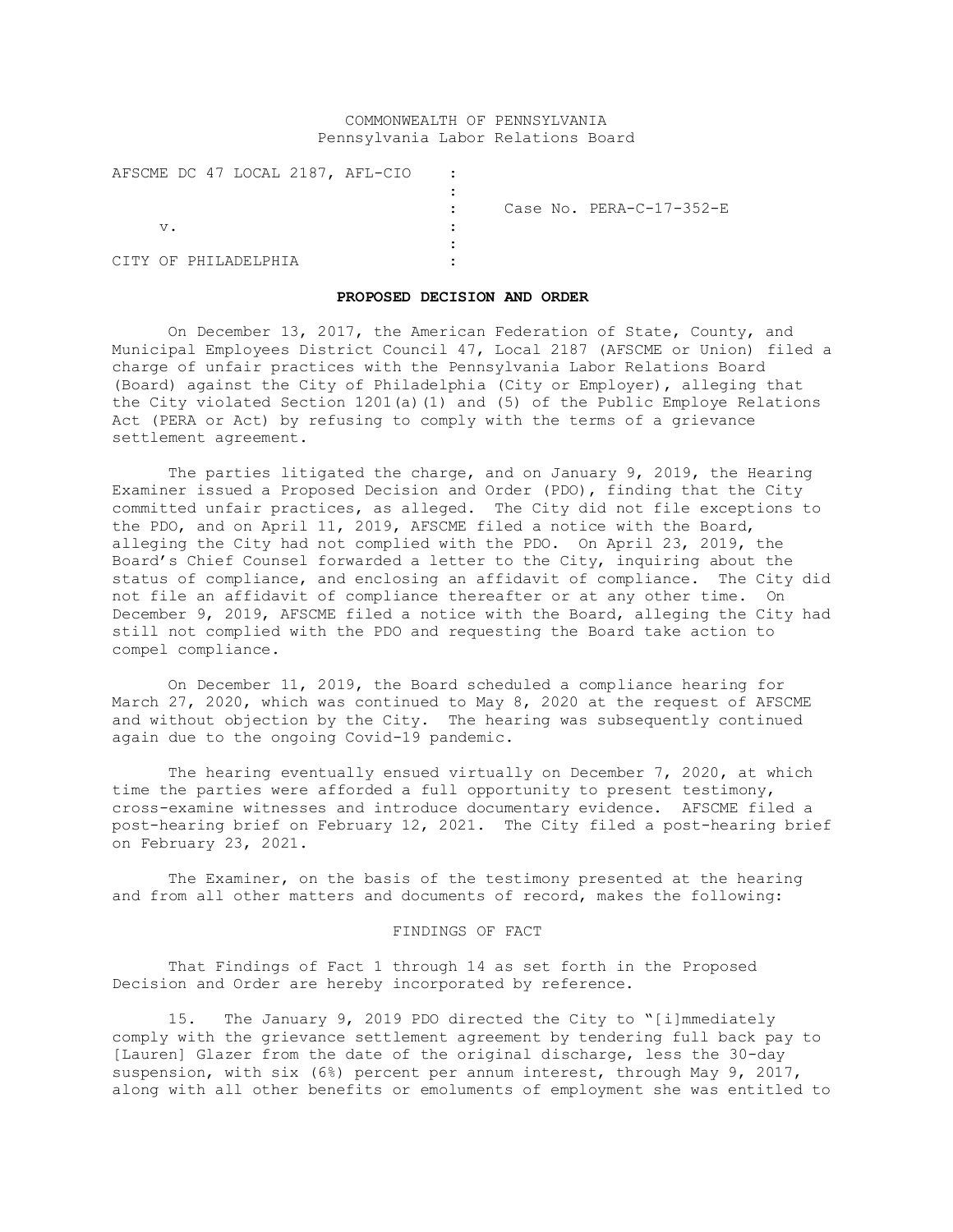pursuant to the settlement agreement for the back pay period, including but not limited to pension contributions." (Union Compliance Exhibit 1)

16. The January 9, 2019 PDO contained an Affidavit of Compliance, which provided as follows: "[t]he City hereby certifies that it has ceased and desisted from its violation of Section 1201(a)(1) and (5) of the Public Employe Relations Act; that it has immediately complied with the grievance settlement agreement by tendering full back pay to Glazer from the date of the original discharge, less the 30-day suspension, with six (6%) percent per annum interest, through May 9, 2017 along with all other benefits or emoluments of employment she was entitled to pursuant to the settlement agreement for the back pay period, including but not limited to pension contributions; that it has posted a copy of the Proposed Decision and Order as directed therein; and that it has served an executed copy of this affidavit on the Union at its principal place of business." (Union Compliance Exhibit 1)

17. On January 16, 2020, the City requested that Glazer provide a W-9, along with a verification of any earnings or unemployment compensation benefits she received during the period at issue to process her back pay and interest payments. Glazer's attorney provided the requested documents by March 2, 2020. (N.T. 7, 10, 13; Union Compliance Exhibit 2)

18. Glazer received a check from the City for a gross amount of \$66,228.21 on December 5, 2020. (N.T. 11)

19. The City acknowledged that the check was for back pay only, offset by any earnings she received. The City admitted that the interest still remains outstanding. (N.T. 8)

#### DISCUSSION

AFSCME has petitioned the Board for a compliance hearing in this matter to determine whether the City has complied with the January 9, 2019 PDO. AFSCME contends that the City has not complied with the January 9, 2019 PDO because the interest remains outstanding. AFSCME further maintains that the Board should award attorney fees and costs because the City did nothing to comply with the PDO until AFSCME sought a compliance hearing in December 2020 and that, as the prevailing party, AFSCME should not have to incur additional expenses just to compel the unsuccessful party to comply with its legal obligations.1 The City, for its part, admits that it has not complied with the January 9, 2019 PDO to the extent that the interest remains outstanding; however, the City opposes any award of attorney fees and costs.

AFSCME has clearly sustained its burden of proving that the City has failed to comply with the January 9, 2019 PDO. Indeed, the City has admittedly still not paid the interest in accordance with the PDO, which directed the City to "[i]mmediately comply with the grievance settlement agreement by tendering full back pay to Glazer from the date of the original discharge, less the 30-day suspension, *with six (6%) percent per annum interest*, through May 9, 2017, along with all other benefits or emoluments of

<sup>&</sup>lt;sup>1</sup> AFSCME does not argue in its post-hearing brief that the City's December  $5$ , 2020 payment to Glazer represented a shortfall in any way, aside from the outstanding interest. In fact, AFSCME concedes in its post-hearing brief that the City's payment to Glazer was "consistent with the settlement agreement reached on January 31, 2017." *See* AFSCME post-hearing brief at 2.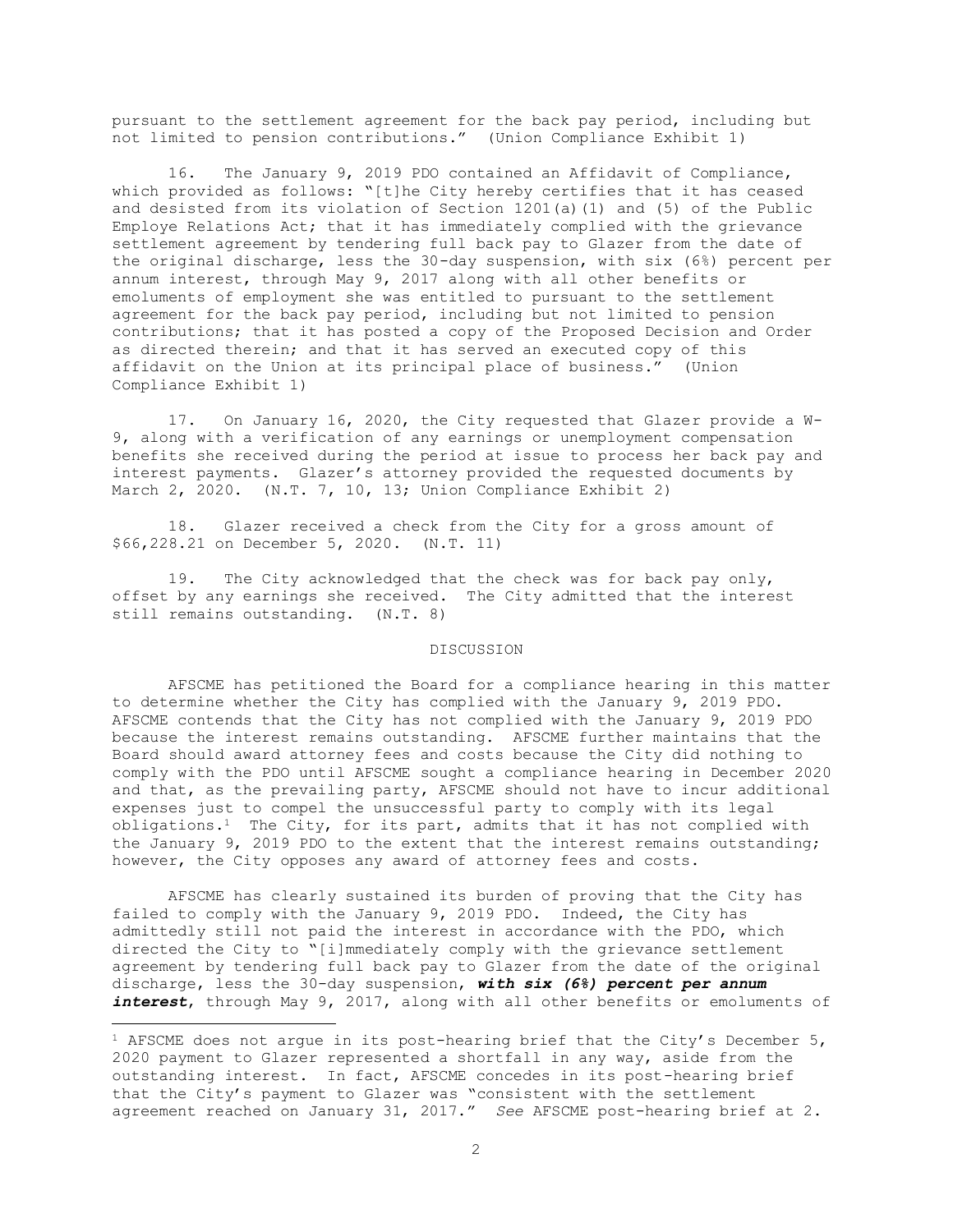employment she was entitled to pursuant to the settlement agreement for the back pay period, including but not limited to pension contributions." (Emphasis added). The City points to the ongoing global pandemic as a justification for its failure to pay interest in accordance with the PDO. However, the Covid-19 pandemic does not excuse the City from its legal obligation here. The pandemic did not even reach the United States until sometime around March of 2020, which was well over a year following the January 9, 2019 PDO. Therefore, the City will be directed to immediately comply with the PDO by paying Glazer the six (6%) percent per annum interest on the back pay amount, which continued to accrue until December 5, 2020.

With regard to AFSCME's request for costs and attorney fees, the Board has long held that it lacks statutory authority to impose such a remedy. AFSCME District Council 85 v. Erie County, 37 PPER 171 (Proposed Decision and Order, 2006) *citing* Northampton Township, 35 PPER 138 (Final Order, 2004); City of Reading, 26 PPER ¶ 26082 (Final Order, 1995). AFSCME relies on Teamsters Local 429 v. Reading School District, 35 PPER 90 (Proposed Decision and Order, 2004) for the proposition that costs and attorney fees may be awarded when it is a remedial measure under the circumstances. However, as the hearing examiner noted in Erie County, *supra*, that decision does not expressly provide for a remedy of attorney fees, and even if it had, it was a proposed decision of a Board hearing examiner that was not appealed to the Board. Thus, it does not override the above-cited Board decisions directly on point. Erie County, *supra.* The Board's remedial powers in unfair practice litigation do not extend to the assessment of costs and attorney fees. City of Reading, 26 PPER ¶ 26082 (Final Order, 1995). As such, I am unable to award the payment of costs or attorney fees notwithstanding the City's dilatory conduct here.

#### CONCLUSIONS

The Hearing Examiner, therefore, after due consideration of the foregoing and the record as a whole, concludes and finds:

That conclusions 1 through 4 as set forth in the Proposed Decision and Order dated January 9, 2019 are hereby incorporated by reference.

5. The City is not in compliance with the January 9, 2019 Proposed Decision and Order.

#### ORDER

In view of the foregoing and in order to effectuate the policies of the Act, the Examiner

#### HEREBY ORDERS AND DIRECTS

That the City shall:

 (a) Immediately comply with the January 9, 2019 PDO by paying Glazer the six (6%) percent per annum interest on the back pay amount, which continued to accrue until December 5, 2020;

(b) Post a copy of this Decision and Order within five (5) days from the effective date hereof in a conspicuous place, readily accessible to its employes, and have the same remain so posted for a period of ten (10) consecutive days;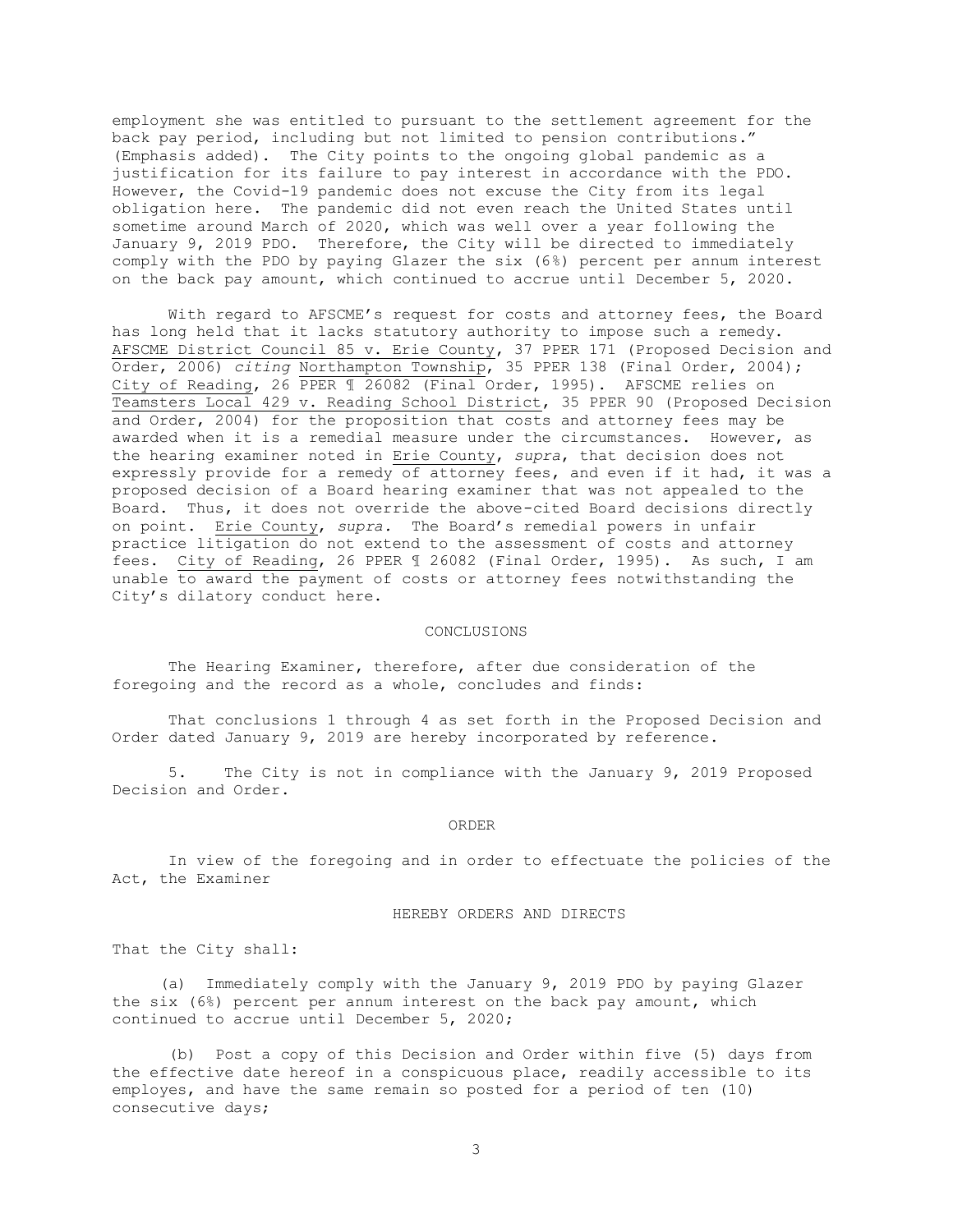(c) Furnish to the Board within twenty (20) days of the date hereof satisfactory evidence of compliance with this Decision and Order by completion and filing of the attached Affidavit of Compliance; and

(d) Serve a copy of the attached Affidavit of Compliance upon the Union.

# IT IS HEREBY FURTHER ORDERED AND DIRECTED

that in the absence of any exceptions filed pursuant to 34 Pa. Code § 95.98(a) within twenty (20) days of the date hereof, this decision and order shall become and be absolute and final.

SIGNED, DATED AND MAILED from Harrisburg, Pennsylvania this 29<sup>th</sup> day of March, 2021.

PENNSYLVANIA LABOR RELATIONS BOARD

/s/ John Pozniak\_\_\_\_\_\_\_\_\_\_\_\_\_\_ John Pozniak, Hearing Examiner